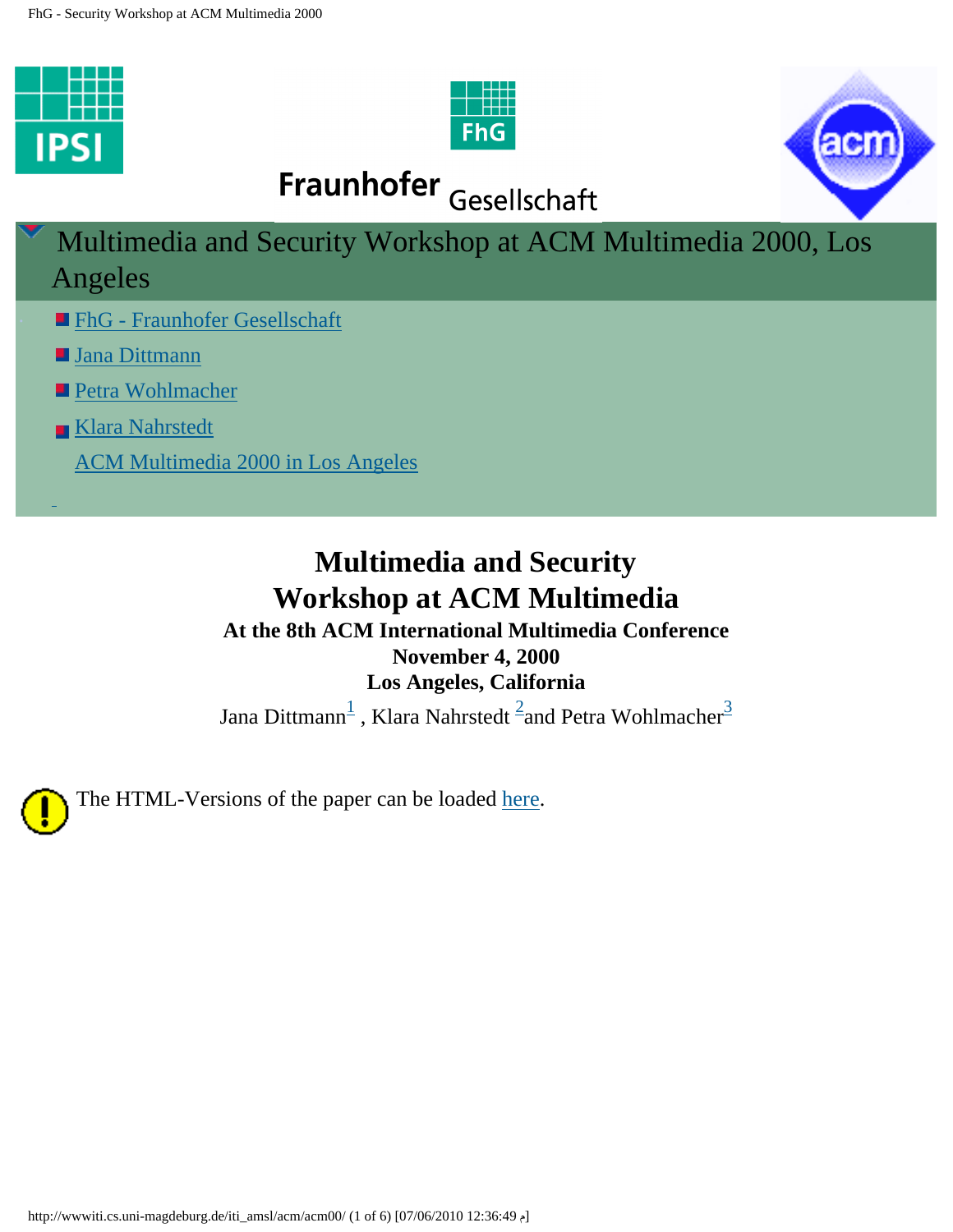## **Introduction**

Security has become one of the most significant and challenging problems for spreading new information technology. Digital data can easily be copied and multiplied without information loss as well as manipulated without any detection. This requires security solutions, which encounter these threats. Security solution are especially of interest for such fields as distributed production processes and electronic commerce, since their producers provide only access control mechanisms to prevent misuse and theft of material. By increasing both the requirements for efficiency and the possibilities of ITsystems, the needs for security and trustworthiness also enlarges. These needs are particularly important for security-relevant applications as well as for applications processing sensitive personal data. IT-systems are commonly used for different kinds of applications, increasingly applications dedicated to multimedia. Obviously, secure and trustworthy actions and interactions are very important requirements for multimedia systems.

## **Objectives**

The workshop analyses specific security problems of multimedia systems and multimedia material in the digital environment. Based on our discussion during the workshop at the ACM MM '98 in Bristol and at the ACM MM '99 in Orlando, we want to continue with the state of the art evaluation and discuss future needs for the design of MM Security and legal

We want to face the topic of the use of digital sig-natures for authentication. Furthermore, problems deriving from the usage of public-key certificates within security infrastructures will be discussed. Additionally, attribute certificates are introduced, which can be used excellent for customer specific profiles.

Beside technical approaches, legal requirements, the identification of design, and acceptance problems of security solutions are addressed. Finally, multimedia applications are presented, e.g. within the field of electronic commerce where security solutions are of main interest.

This year we have four invited talks:

- Edward J. Delp, Video and Image Processing Laboratory (VIPER) School of Electrical and Computer Engineering Purdue University West Lafayette, Indiana USA: Watermarking with Applications in Internet Media Streaming
- Ton Kalker, Philips Research Laboratories, Eindhoven, The Netherlands: Audio Watermarking for Monitoring and Copy Protection
- Adnan Alattar, Digimarc Corporation: Bridging Printed Media and the Internet via Digimarc's Watermarking Technology
- Klaus Keus, BSI, Germany: Legal aspects of digital signatures and watermarking

and a call for papers to include other reviewed papers for a day-long workshop to related topics such as but nit limited to

- copyright protection
- robust and fragile watermarking techniques
- watermarking attacks
- visual models
- quality evaluations and benchmarks
- conditional access
- content-based digital signatures
- leagl apspects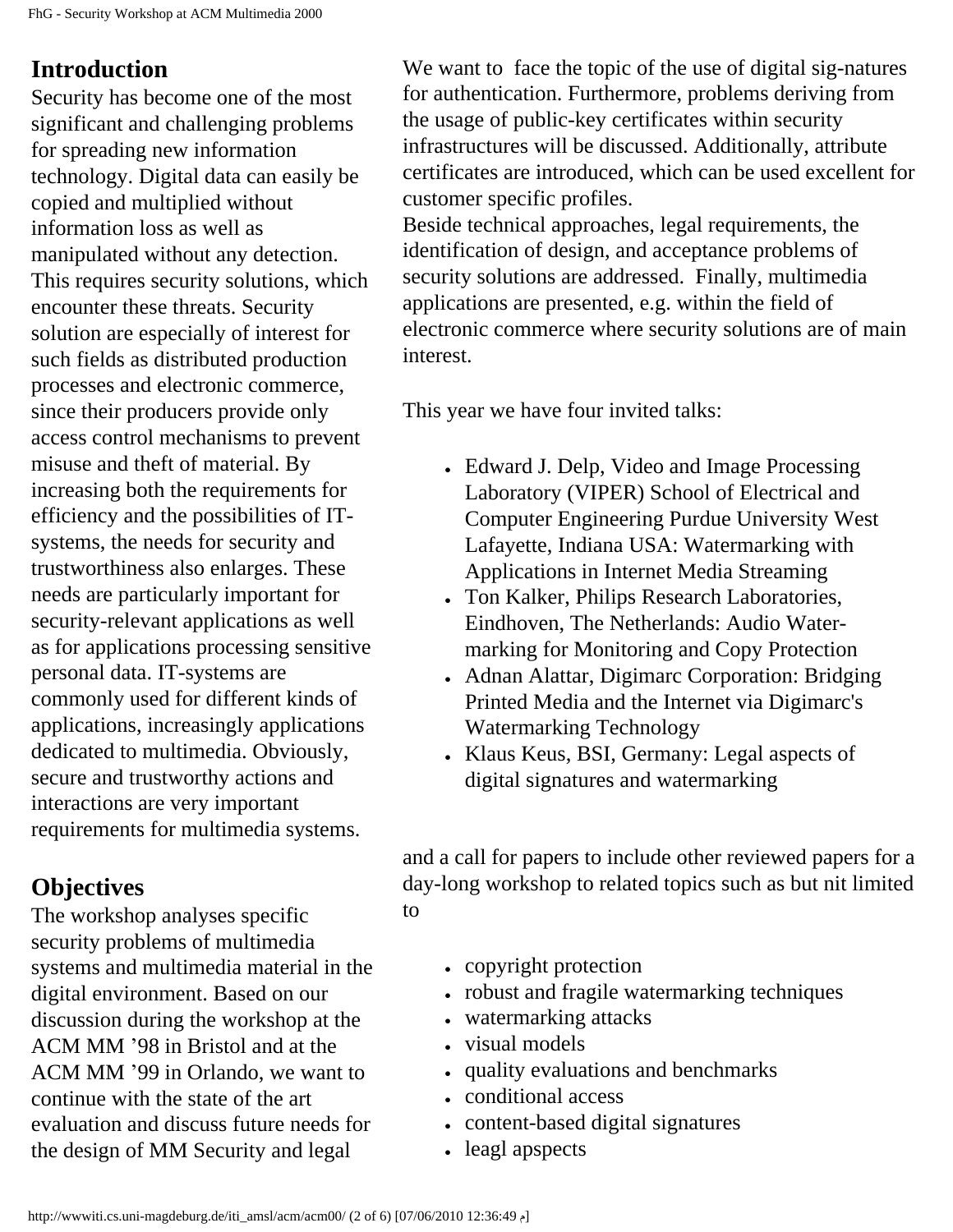aspects. We understand that the interest and importance of security was reflected in the great number of participants from all over the world in the last two workshops. Based on these excellent experiences, the objective of the workshop is to see the advantages in the field of multimedia and security. The intention of the workshop is to bring together experienced researchers, developers, and practitioners from academia and industry for a state of the art evaluation and discussions of topics and problems for multimedia security environments for our new century. The workshop reflects the strength and weaknesses of what the multimedia community has to offer to meet the needs of secure multimedia environments. The participants will get an excellent overview about what the community has to offer, where are the improvements, the progress, and the problems.

#### **Contents**

Initially, the progress of digital watermarking will be presented. We want to classify digital watermarking techniques, their applications and fundamental parameter. In addition, we introduce new fragile watermarking systems which ensure manipulation recognition. Here, we distinguish between content-preserving and content-manipulating changes. In the field of copyright protection, we want to discuss robustness, security, and the usage of public-key solutions. Existing multimedia security mechanisms use steganographic approaches and are mostly not realized

- watermarking protocols
- secuirty in JPEG2000, MPEG-4, MPEG-7 or MPEG21
- biometrics and multimedia secuirty
- video and audio crypting
- watermarking applications

How to submit? Please see [above.](#page-0-0) The papers (page limit is 4 pages) will be published by ACM in an extra workshop proceeding. We plan to publish a longer version (up to 12 pages) in a GMD publication. The workshop fee will be \$100 for ACM members and \$120 for nonmembers.

[More about the ACM Multimedia 2000](http://www.acm.org/sigmm/MM2000/)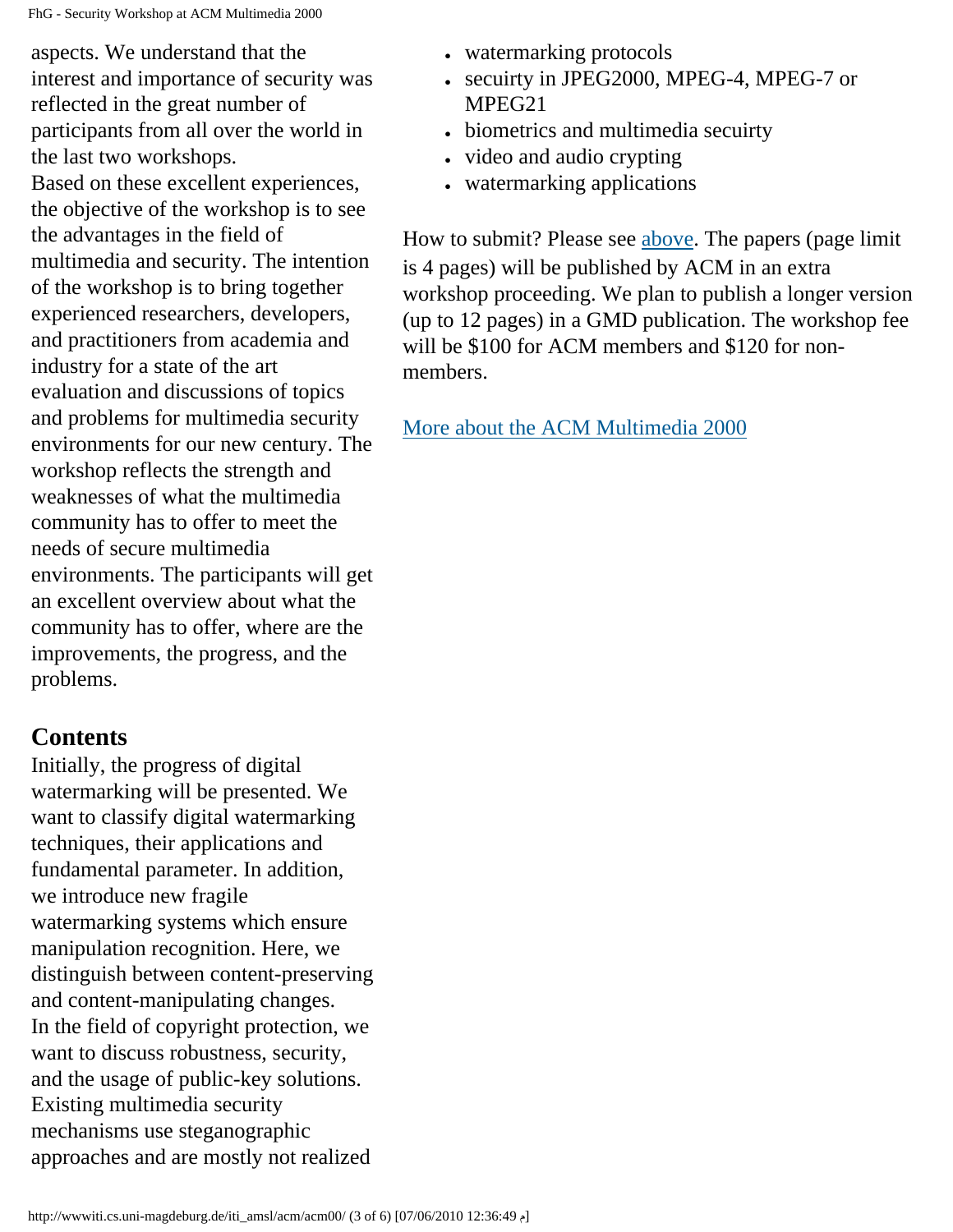by cryptographic solutions applying security. Thus, the discussion is extend to the use of cryptographic mechanisms. [next column](#page-3-0)

#### <span id="page-3-0"></span>**Session outline**

### **4 th Nov**

- 1.) 8:00am Welcome and Introduction to the Workshop, Jana Dittmann; GMD IPSI, Germany
- 3.) To have more discussion in the workshop, the presenters are asked to give a short overview of their work and the problem and/or soltions, after each section are questiones and discussions

Session 1: Security Requirements and Aspects Chair: Klara Nahrstedt

- 8:15am Digital Watermarking: Security Aspects and Mechanisms, Jana Dittmann; GMD – IPSI, Darmstadt, Germany

- 8:35am Aspects of Security Infrastructures: Digital Certificates, Petra Wohlmacher; University of Klagenfurt, Austria

8:55am Structural Digital Signature for Image Authentication: An Incidental Distortion

- Resistant Scheme, Chun-Shien Lu, Hong-Yuan Mark Liao; Institute of Information Science, Academia Sinica, Taipei, Taiwan

9:15am – 9:40am Break

Session 2: Watermarking Algorithms Chair: Jana Dittmann

- 9:40am Audio Watermarking for Monitoring and Copy Protection, Ton Kalker; Philips Research Laboratories, Eindhoven, The Netherlands

- 10:00am A Distribution Detection Framework for Watermark Analysis, R. Chandramouli; Iowa State University, Ames, USA; Nasir D. Memon; Poly-technic University, Brooklyn, USA

- 10:20am Secure Data Hiding in Wavelet Compressed Fingerprint Images, Nalini K. Ratha, Jonathan H. Connell, Ruud M. Bolle; IBM Thomas J. Watson Research Center, Hawthorne, USA

- 10:40am Secure High Data Embedding Rate for Steganographic Applications, Faisal Alturki, Russell Mersereau; Georgia Institute of Technology, Atlanta, USA

11:00am – 11:20am Break

Session 3: Hardware for Watermarking Chair: Petra Wohlmacher

- 11:20am Watermarking at Point of Origin, Andrew Z. Tirkel; Scientific Technology, Dendy Brighton, Australia; Tom E. Hall; Monash University, Victoria, Australia

- 11:40am Multimedia Content Protection by Cryptography and Watermarking in Tamperresistant Hardware, Feng Bao; Kent Ridge Digital Labs, Singapore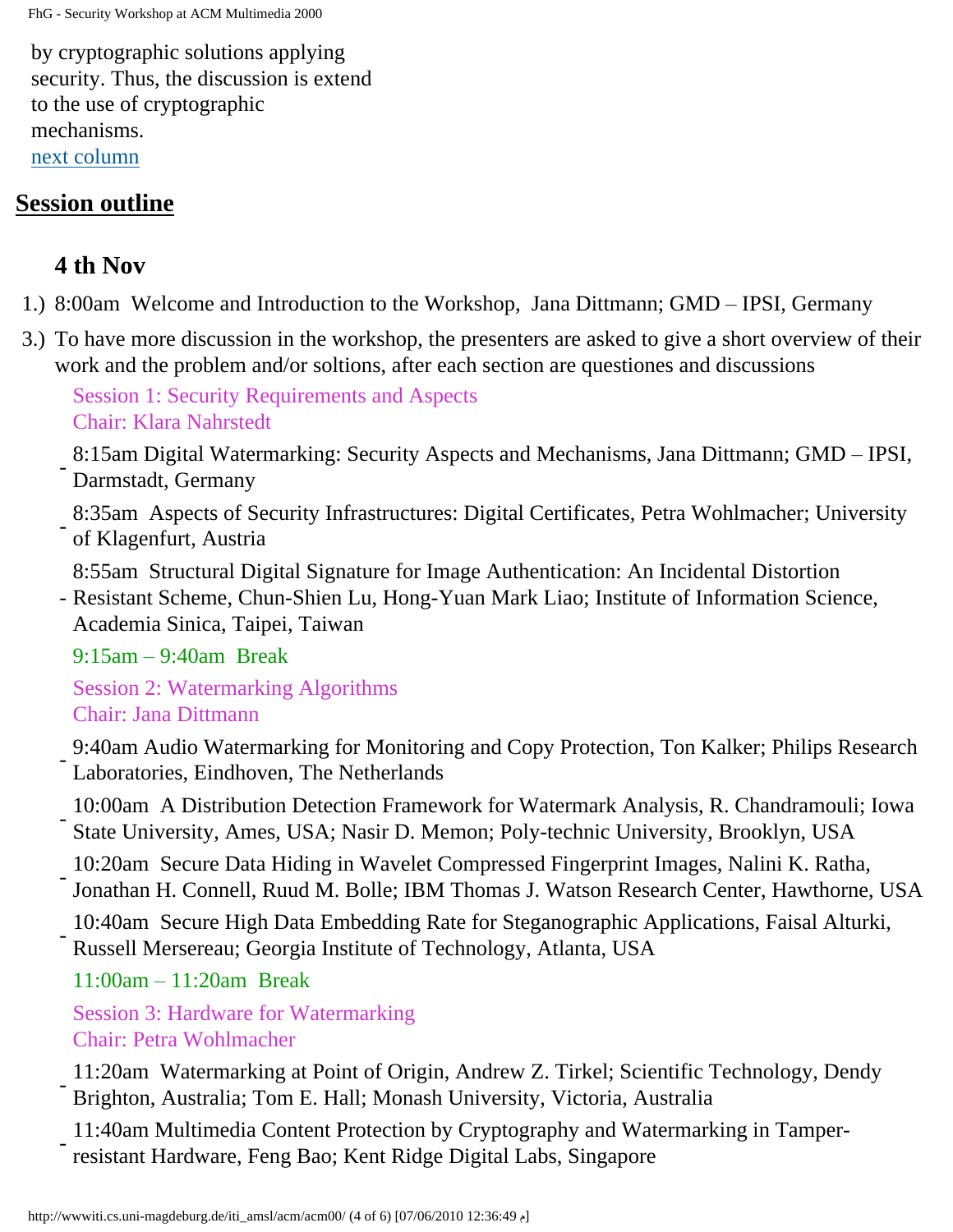- 12:00am Digital Document Integrity (Demo), Graham Shaw; Signum Technologies Ltd.
	- 12:10am 1:40pm Lunch Break

Session 4: Security Problems in Multimedia Systems and Networking Chair: Ton Kalker

- 1:40pm Watermarking with Applications in Internet Media Streaming, Edward J. Delp; Purdue University West Lafayette, Indiana, USA

- 2:00pm Coimbra: Secure Web Access to Multimedia Content, Edgar Weippl; Software Competence Center, Hagenberg, Austria

2:20pm Associating IP Data Streams with User Identities – Enabling Enhanced Security, Billing

- and Copyright Protection, Ralf Ackermann, Michael Zink, Utz Roedig, Carsten Griwodz, Ralf Steinmetz; TU-Darmstadt, Germany
- 2:40pm Securing RSVP for Multimedia Applications, Vanish Talwar, Klara Nahrstedt; University of Illinois at Urbana Champaign, USA

3:00pm – 3:30pm Break

Session 5: Regulations and Legal Requirements Chair: Edward Delp

- 3:30pm Legal Aspects of Digital Signatures and Watermarking , Klaus Keus, BSI, Germany
- 3:50 pm Can P3P Help to Protect Privacy Worldwide?, Rüdiger Grimm; GMD SIT, Darmstadt, Germany; Alexander Rossnagel; University Kas-sel, Germany
- 4:10 pm How to Bypass the Wassenaar Arrangement a New Application for Watermarking, F. Leprévost, R. Erard, D. Santa Cruz, M. Kutter, T. Ebrahimi
- 4:30 pm Bridging Printed Media and the Internet via Digimarc's Watermarking Technology,
- Adnan Alattar; Digimarc Corporation, USA
- 4:50pm Summary, Open Questions and Future Work
- Jana Dittmann, Klara Nahrstedt, Petra Wohlmacher
- 5:00pm End of the Workshop

<span id="page-4-0"></span>1 FhG - Fraunhofer Gesellschaft Integrated Publication and Information System Institute (IPSI) Dolivostraße 15, D-64293 Darmstadt, Germany +49-6151-869-845 [jana.dittmann@ipsi.fhg.de](mailto:%20dittmann@ipsi.fhg.de? subject =)

<span id="page-4-1"></span>2 MONET Group (Multimedia Operating and NETworking System Group) Department of Computer Science University of Illinois at Urbana-Champaign 1304 West Springfield Avenue Urbana, IL 61801, USA